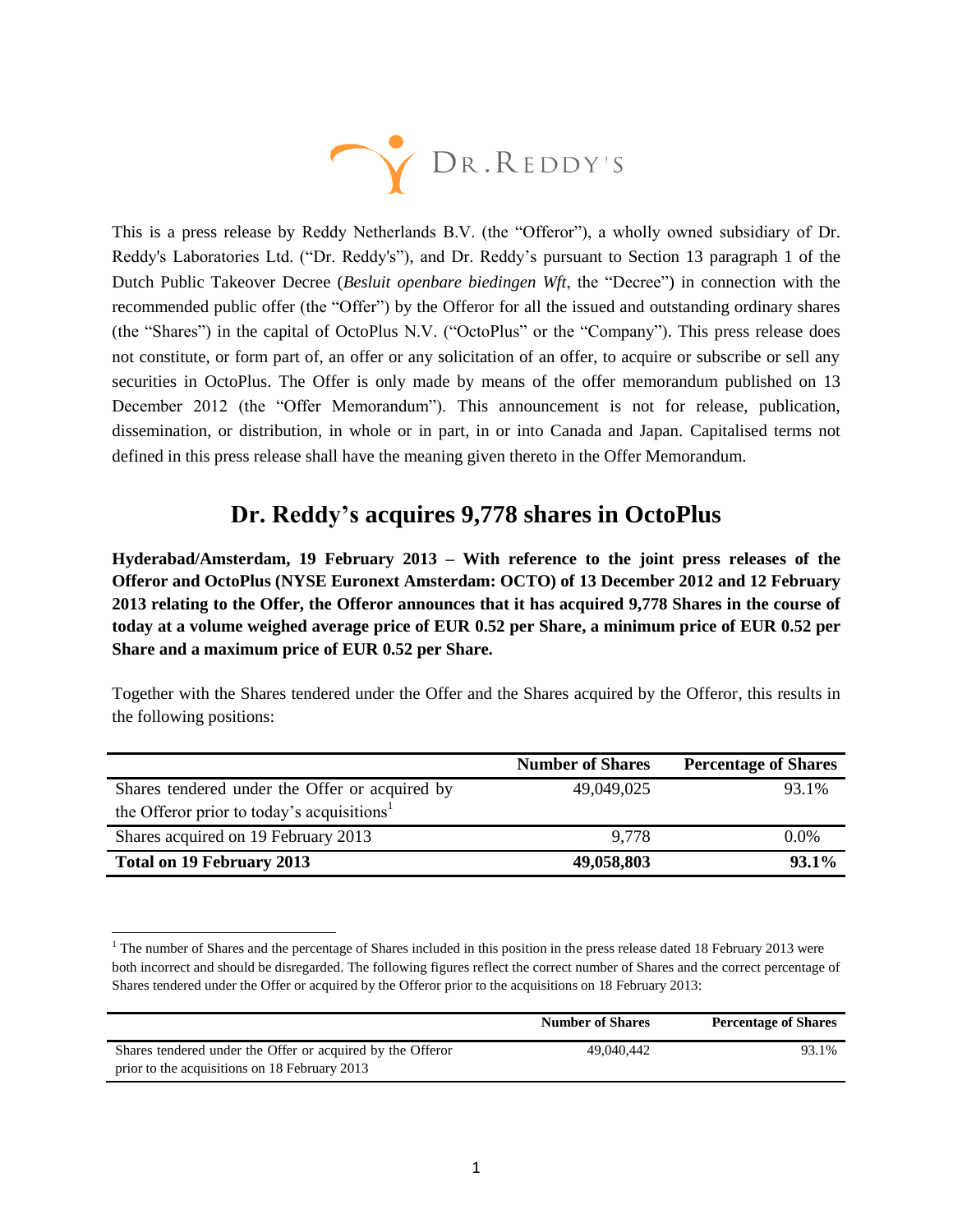#### **Offer Memorandum, Position Statement and further information**

Shareholders are advised to review the Offer Memorandum and the Position Statement and to seek independent advice where appropriate in order to reach a reasoned judgement in respect of the content of the Offer Memorandum, the Position Statement and the Offer itself.

Digital copies of the Offer Memorandum are available on the website of OctoPlus (www.octoplus.nl) and Dr. Reddy's (www.drreddys.com). Copies of the Offer Memorandum are also available free of charge at the offices of OctoPlus and the Exchange Agent at the addresses mentioned below. The Dr. Reddy's and OctoPlus websites do not constitute a part of, and are not incorporated by reference into, the Offer Memorandum.

Digital copies of the Position Statement and the other documents with respect to the EGM, including the agenda, explanatory notes thereto and the voting results, are available on the website of OctoPlus (www.octoplus.nl). Copies of the Position Statement are also available free of charge at the offices of OctoPlus at the address mentioned below.

*OctoPlus N.V.* Zernikedreef 12 2333 CL Leiden The Netherlands

*Exchange Agent* Kempen & Co N.V. Attn. Kempen Agency Services L3 Beethovenstraat 300 1077 WZ Amsterdam The Netherlands

Telefax: +31 (0)20 348 9549 E-mail: kas@kempen.nl

#### **Company profile Dr. Reddy's**

Dr. Reddy's Laboratories Ltd. (NYSE: RDY) is an integrated global pharmaceutical company, committed to providing affordable and innovative medicines for healthier lives. Over the last fiscal year the company generated revenues of over \$2.0 billion. Through its three businesses – Pharmaceutical Services and Active Ingredients, Global Generics and Proprietary Products – Dr. Reddy's offers a portfolio of products and services including APIs, custom pharmaceutical services, generics, biosimilars, differentiated formulations and NCEs. Therapeutic focus is on gastro-intestinal, cardiovascular, diabetology, oncology, pain management, anti-infective and pediatrics. Major markets include India, USA, Russia and CIS, Germany, UK, Venezuela, S. Africa, Romania, and New Zealand. For more information: www.drreddys.com.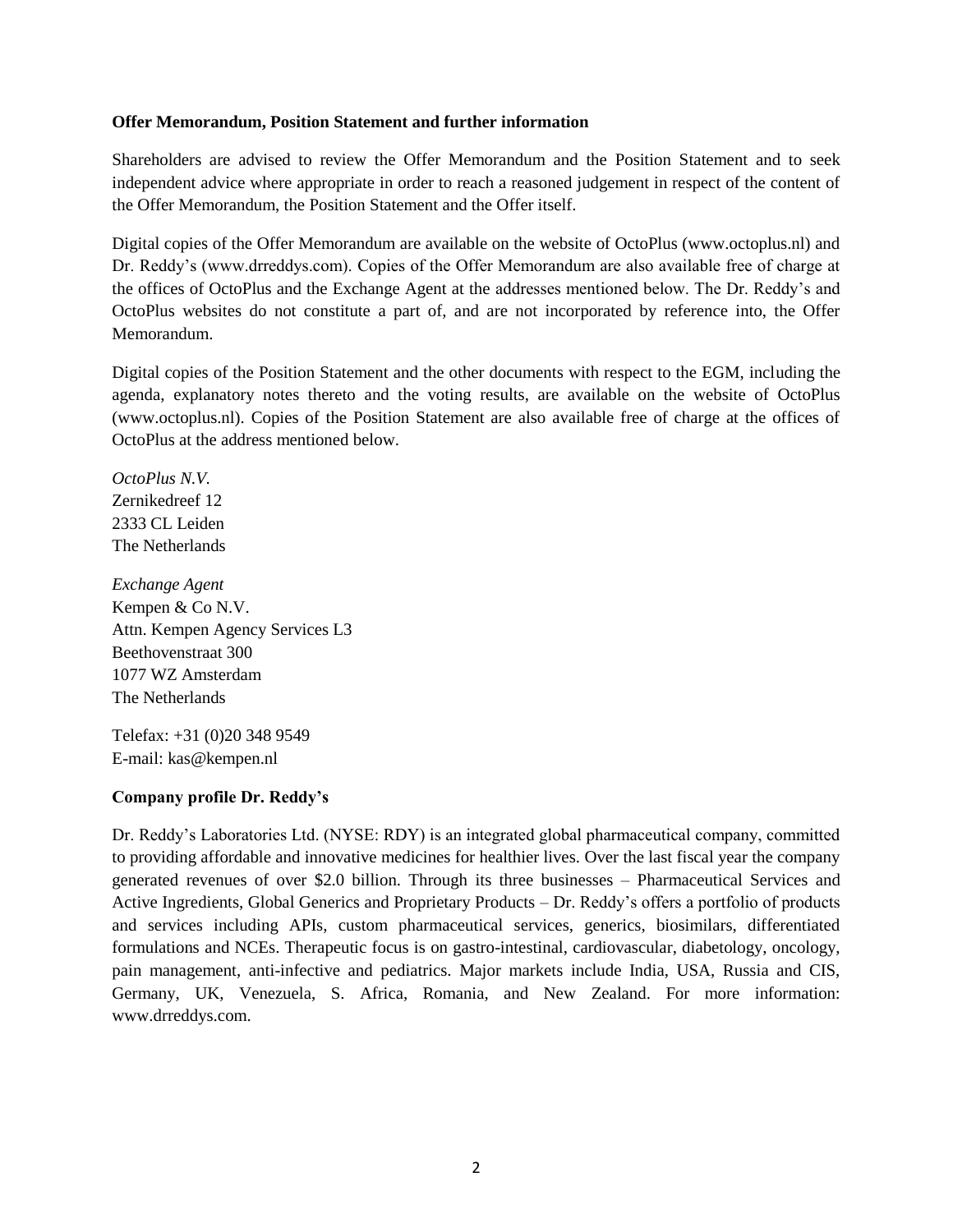#### **Company profile OctoPlus**

OctoPlus is a specialty pharmaceutical company focused on the development and manufacture of improved injectable pharmaceuticals based on proprietary drug delivery technologies that exhibit fewer side effects, improved patient convenience and a better efficacy/safety balance than existing therapies.

OctoPlus also focuses on the development of long-acting, controlled release versions of known protein therapeutics, peptides and small molecules, including specialty generics. OctoPlus is a leading European provider of advanced drug formulation and clinical scale manufacturing services to the pharmaceutical and biotechnology industries, with a focus on difficult-to-formulate active pharmaceutical ingredients.

OctoPlus is listed on Euronext Amsterdam by NYSE Euronext under the symbol OCTO. More information about OctoPlus can be found on: www.octoplus.nl.

#### **Further information**

#### **Dr. Reddy's**

For further information about Dr. Reddy's, please contact:

For Investors and Financial Analysts:

Kedar Upadhye: telephone number +91-40-66834297 or send an e-mail to [kedaru@drreddys.com](mailto:kedaru@drreddys.com)

Saunak Savla: telephone number +91-40-49002135 or send an e-mail t[o saunaks@drreddys.com](mailto:saunaks@drreddys.com)

Milan Kalawadia (USA): telephone number +1 908-203-4931 or send an e-mail to [mkalawadia@drreddys.com](mailto:mkalawadia@drreddys.com)

For Media:

S Rajan: telephone number +91-40-49002445 or send an e-mail t[o rajans@drreddys.com](mailto:rajans@drreddys.com)

#### **OctoPlus**

For further information about OctoPlus, please contact Investor Relations: telephone number +31 (71) 524 1061 or send an e-mail to Investor Relations at IR@octoplus.nl.

#### **Restrictions**

This announcement is for information purposes only and does not constitute an offer or an invitation to acquire or dispose of any securities or investment advice or an inducement to enter into investment activity. This announcement does not constitute an offer to sell or issue or the solicitation of an offer to buy or acquire the securities of Dr. Reddy's or OctoPlus in any jurisdiction. The distribution of this press release may, in some countries, be restricted by law or regulation. Accordingly, persons who come into possession of this document should inform themselves of and observe these restrictions. To the fullest extent permitted by applicable law, Dr. Reddy's and OctoPlus disclaim any responsibility or liability for the violation of any such restrictions by any person. Any failure to comply with these restrictions may constitute a violation of the securities laws of that jurisdiction. Neither Dr. Reddy's, nor OctoPlus, nor any of their advisors assumes any responsibility for any violation by any person of any of these restrictions. Any OctoPlus shareholder who is in any doubt as to his position should consult an